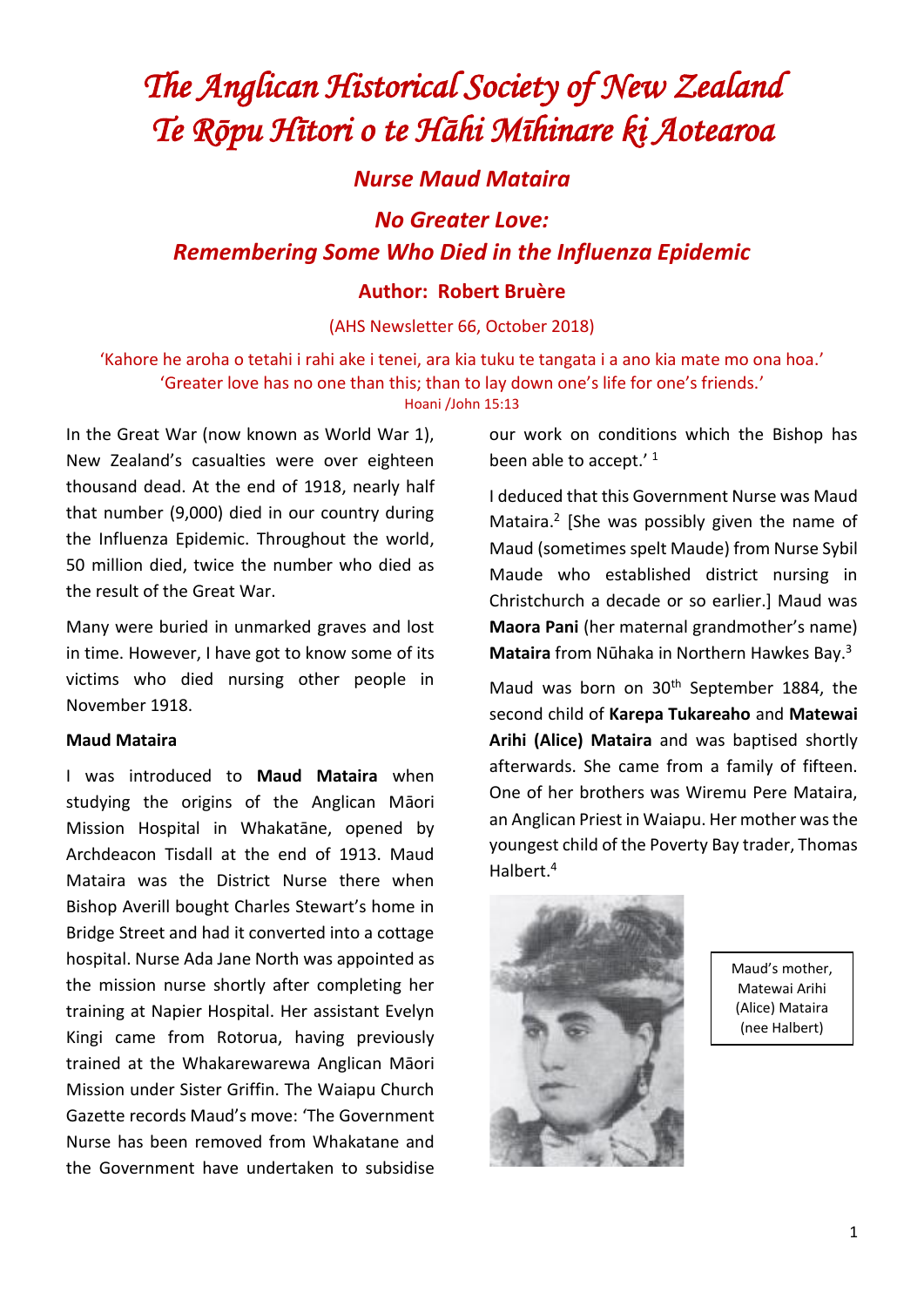In April 1865 Thomas' schooner overturned on the Taruheru River. He and one of his companions got stuck in the mud wearing seaboots and drowned on the incoming tide.<sup>5</sup> In December that year Arihi (Alice) was born.

Maud attended Hukarere Māori Girls' School in Napier.<sup>6</sup> This I assume as the Waiapu Church Times gives a Maora Mataira as being confirmed at St. John's Cathedral, Napier in  $1907$ .<sup>7</sup> She trained at Wanganui Hospital and completed her training in June 1911.<sup>8</sup> Registration of nurses became law in 1901 and midwifes in 1904. The first Māori Registered Nurse was Akenehi Hei from Te Kaha. She graduated from Napier Hospital and completed her midwifery at Wellington's St Helen's Hospital in 1908. She found it hard to get work but finally won a position with the Health Department in Taranaki and then was posted to Jerusalem on the Whanganui River. There she dealt with typhoid outbreaks and improved sanitation to reduce risk to local people. In July 1910 she requested leave to nurse some of her family suffering from typhoid. Akenehi Hei died at Gisborne Hospital on 28 November 1910 from typhoid.<sup>9</sup> So Maud (Maora) was one of the earliest Māori registered nurses.



In November 1906, Sister Hester Maclean began as the Assistant Inspector of Hospitals; in reality, she was the head nurse for the country. She was responsible for introducing District Nursing in 1909, later called Public Health Nursing. In 1908 she began publishing the Nursing Journal, 'Kia Tiaki', this records Maud's progress. Maud trained at Wanganui Hospital and passed her state finals in June 1911. <sup>10</sup> After an initial placement with Miss Purcell in Auckland, $11$  she was sent to Kaipara to nurse bronco pneumonia patients resulting from measles.<sup>12</sup> Then she was moved to Ohinemutu (Rotorua) as she was 'still in this district nursing typhoid cases.<sup>'13</sup> Maud Mataira was the only District Nurse in the Bay of Plenty District in 1912.<sup>14</sup>

Māori were reluctant to enter hospitals, so these early nurses travelled by horse, coastal steamer, or whatever transport was available, to sites of epidemics and set up tents or used existing buildings such as marae to care for those affected. Much of early District Nursing was setting up isolation camps, dealing with up to 20 patients alone, then sterilising equipment, taking down tents and returning them to the depot. Maud Mataira spent almost the whole of 1913 in typhoid camps, firstly in Rotorua, then Whakatane and on Matakana Island to return to Whakatane for a smallpox camp.<sup>15</sup> This was how Maud Mataira came to be in Whakatāne briefly. After the Mission Hospital was established in Whakatane, the Bay of Plenty Health Department Headquarters were moved to Tauranga. Nurse North's salary was paid by the Department and the Waiapu Diocese met the cost of the Hospital and the assistant's income, about £20 a year. These early nurses had very basic equipment, relying on kerosene tins for boiling water on an open fire, jam jars for drinking vessels and twigs to scour bed pans. After only a few months' probation they were left to their own devices with an occasional volunteer. No wonder some died. Nurse Maud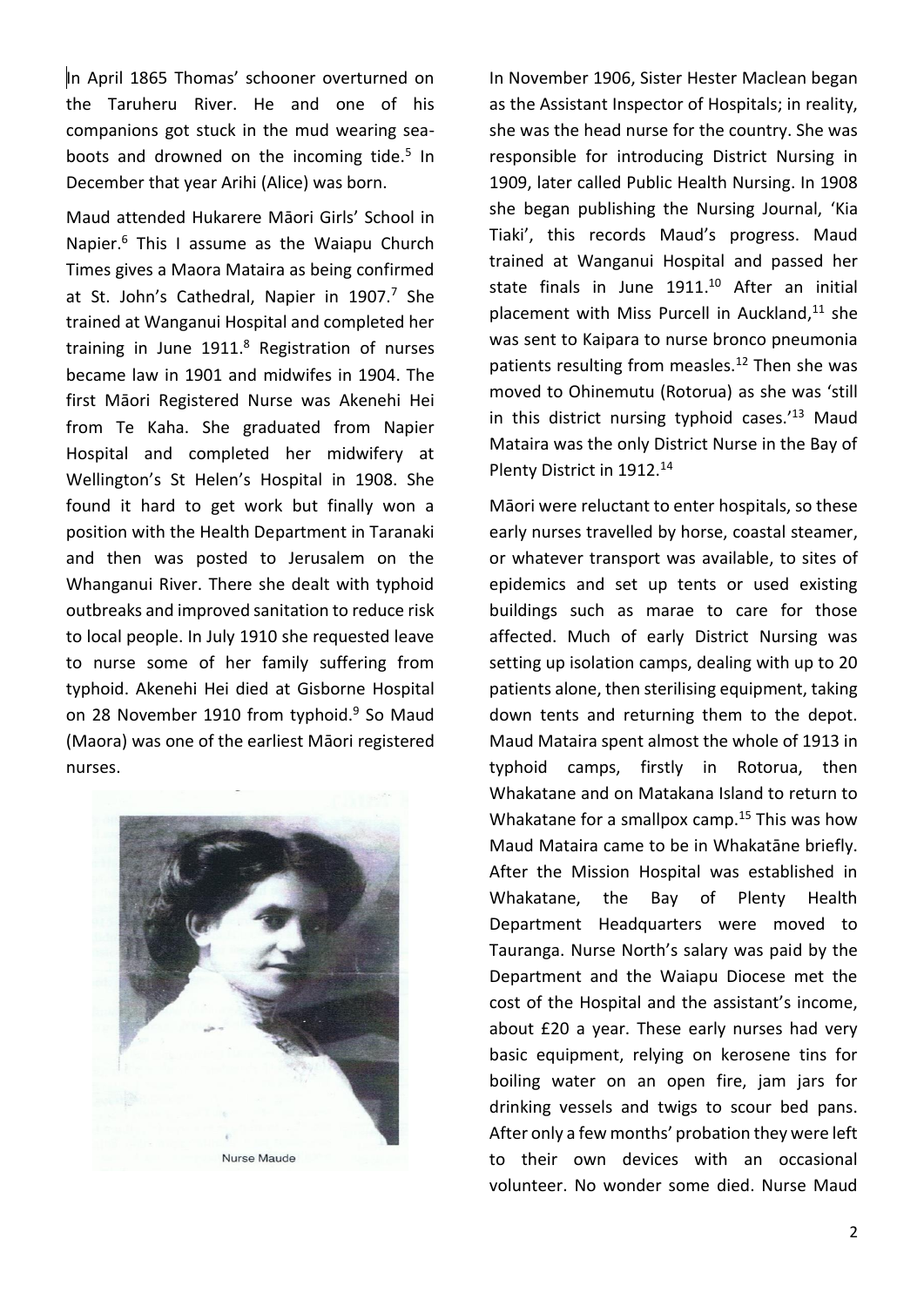Mataira's happy nature and competence were often commented upon. The 1912 health policy statement by Mr G. W. Russell, the new Minister of Public Health was reported in the New Zealand Herald: 'Much good work, Mr Russell added, was done by Māori women, and in this connection, he mentioned a nurse Maud Mataira, of Rotorua, a woman whose good work was doubtless inspired by the splendid example of her friend Akenehi Hei, who died at the post of duty. Such devotion as was displayed by these women was well worthy of some public recognition.'<sup>16</sup>



St Helens Maternity Hospital, Pitt St., Auckland.

After the Anglican Māori Mission Hospital was set up, Maud did midwifery training at St. Helens Hospital in Auckland<sup>17</sup> completing her training in June 1914<sup>18</sup> but didn't nurse for a period.<sup>19</sup> She may have spent time with the family in Nūhaka, caring for her nephews and nieces as well as planting roses in her parents' garden.<sup>20</sup> There was talk of her being sent to Te Kaha in 1914, about 20 miles from Opotiki.<sup>21</sup> Early in 1917 she accepted a post at Rawene Hospital in North Auckland.<sup>22</sup> One of the children she delivered, soon after beginning there, was named after her – Maud Mataira Akiwa Hohepa (born 25 May 1917). The Hospital Superintendent was Dr George Smith, still remembered as a legend in the north for setting up the medical system which still serves them well today.

My sister-in-law and her husband live in Kaikohe, and we went up there in February this year for a family occasion and stayed at the Rawene Masonic Hotel. People knew the name of Dr Smith in the village and at church. There is a plaque to him in front of the hospital. On the Saturday morning, I walked from the Masonic Hotel on the waterfront by the ferry terminal up the hill to the Rawene Cemetery which overlooks the Rawene Hospital and the Hokianga Harbour. This is a fitting resting place for Maud Mataira who died nursing there. I had a moment of quiet reflection in this special place.

Maud (Maora Pani) Mataira was one of 35 nurses to die in New Zealand, nursing influenza patients during the Influenza Epidemic in 1918.<sup>23</sup>

Her family were unable to attend her funeral as they lived in the Hawkes' Bay. Her sisters recall their parents receiving an official telegram from the Whāngarei Hospital Board in 1918 saying, 'Nurse Maud dead and buried.' <sup>24</sup> In 1979 the family were able to locate the plot and her younger sisters had a headstone erected, overseen by a nephew, Jim Te Tuhi, who now lives nearby at Kohukohu and his brother-in-law. On Sunday 21<sup>st</sup> October 1979 it was unveiled, sixty years after her death. $25$  Unfortunately the year of death on her headstone is incorrect.<sup>26</sup>

Her family published the correct details in their memorial on this day in the Poverty Bay Herald for the 22<sup>nd of</sup> November 1919:

# **'Mataira – In loving and lasting memory of Nurse Maud Mataira, who fell a victim to the epidemic, at Rawene a year ago to-day, while in the execution of her duties.'** 27

She was described as 'a bright, pretty Māori girl and will be much missed by patients and her relatives.' <sup>28</sup> Maud Mataira never married and was just 34 years old when she died.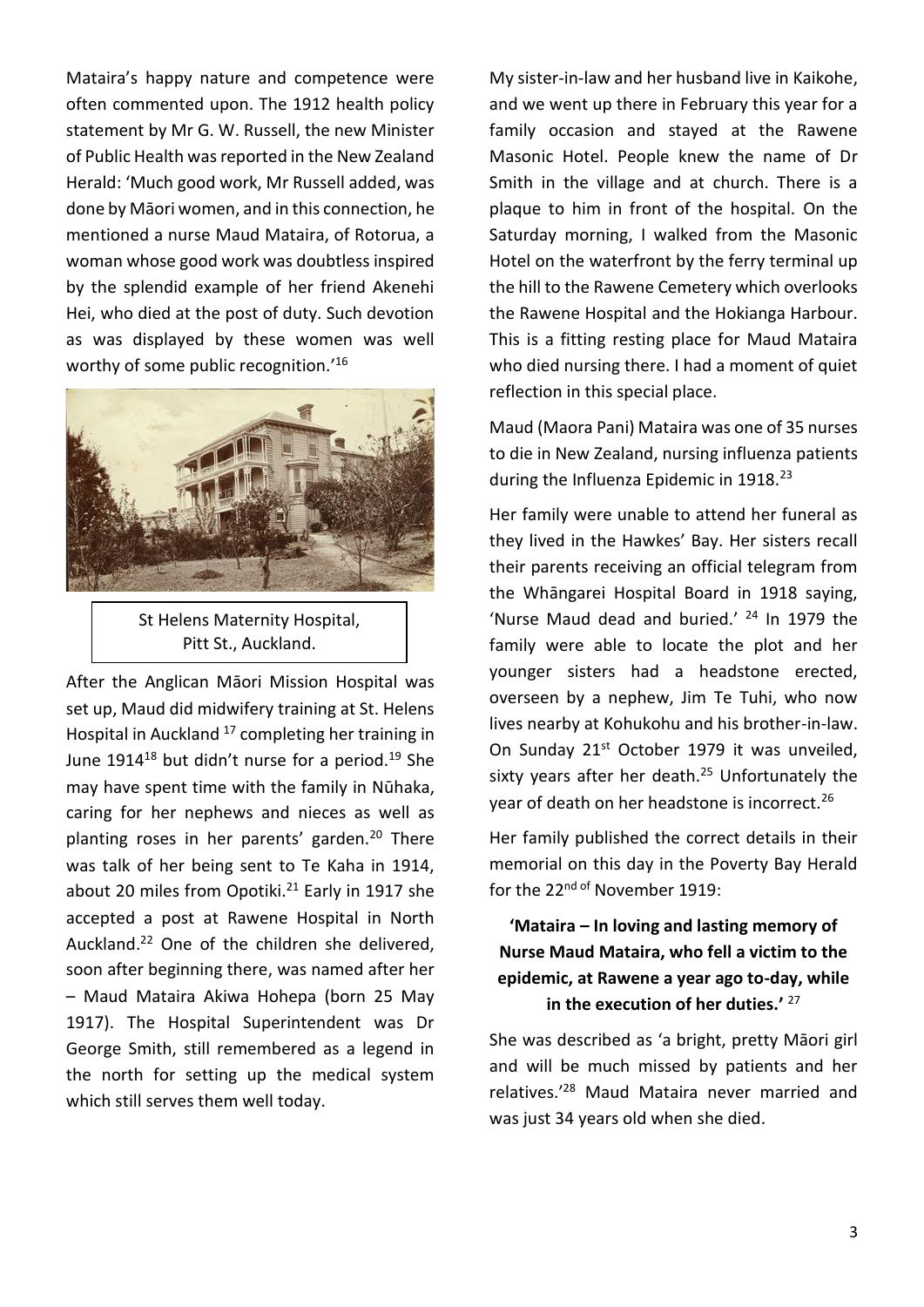

## **Endnotes:**

<sup>1</sup> Waiapu Church Gazette, 1 January 1914, page 92.

<sup>3</sup> *Mana Tangata: Politics of Empowerment,* Huia Tomlins-Jahnke, Malcolm Mulholland, page 204.

<sup>4</sup> Various GENI genealogies.

- <sup>5</sup> Historic Poverty Bay and the East Coast by Joseph Angus McKay, 1949. 'Tommy Short' and his six wives. <sup>6</sup> Hukarere is a Māori Girls' School in Napier, founded by Bishop William Williams in 1875.
- <sup>7</sup> Waiapu Church Times, 1 January 1908, no date given but midweek between  $1<sup>st</sup>$  and  $8<sup>th</sup>$  December.

<sup>8</sup> New Zealand Times, 28 June 1911.

<sup>9</sup> 'Obituary.' Kia Tiaki, 1 January 1911, pages 37-38

<sup>10</sup>'News from the Hospitals and Personal Items' 'Kia Tiaki.' 1 July 1911, page 137.

- <sup>11</sup> 'News from the Hospitals and Personal Notes.' Kia Tiaki, 1 October 1911, page 164
- <sup>12</sup> 'Nursing Under the Māori Health Scheme.' Kia Tiaki, 1 January 1912, page 25.
- <sup>13</sup> 'District Nursing' Kia Tiaki, 1 April 1912, page 25.

<sup>14</sup> Whakatāne Hospital Timeline and 'Native Health Nursing in Auckland District' Kia Tiaki, 1 January, 1914 page 48.

- <sup>15</sup> 'Native Health Nursing in Auckland District.' Kai Tiaki; 1 January1914, page 48
- <sup>16</sup> 'Nurses for the Māori's' Kai Tiaki, 1 October 1912, page 99
- <sup>17</sup> New Zealand Herald, 25 April 1912.
- <sup>18</sup> Named after the P.M., Richard Seddon's birthplace in England, in 1904 the government began the

St Helens hospitals in the main centres to provide midwifery training and subsidised maternity care.

<sup>19</sup> Hastings Standard, 2 July 1914

<sup>&</sup>lt;sup>2</sup> Whakatāne Hospital Timeline. 'Maud Mataira was the only nurse in the Bay of Plenty in 1912.' see 'Native Health Nursing in Auckland District.' Kia Tiaki, 1 January, 1914 page 55.